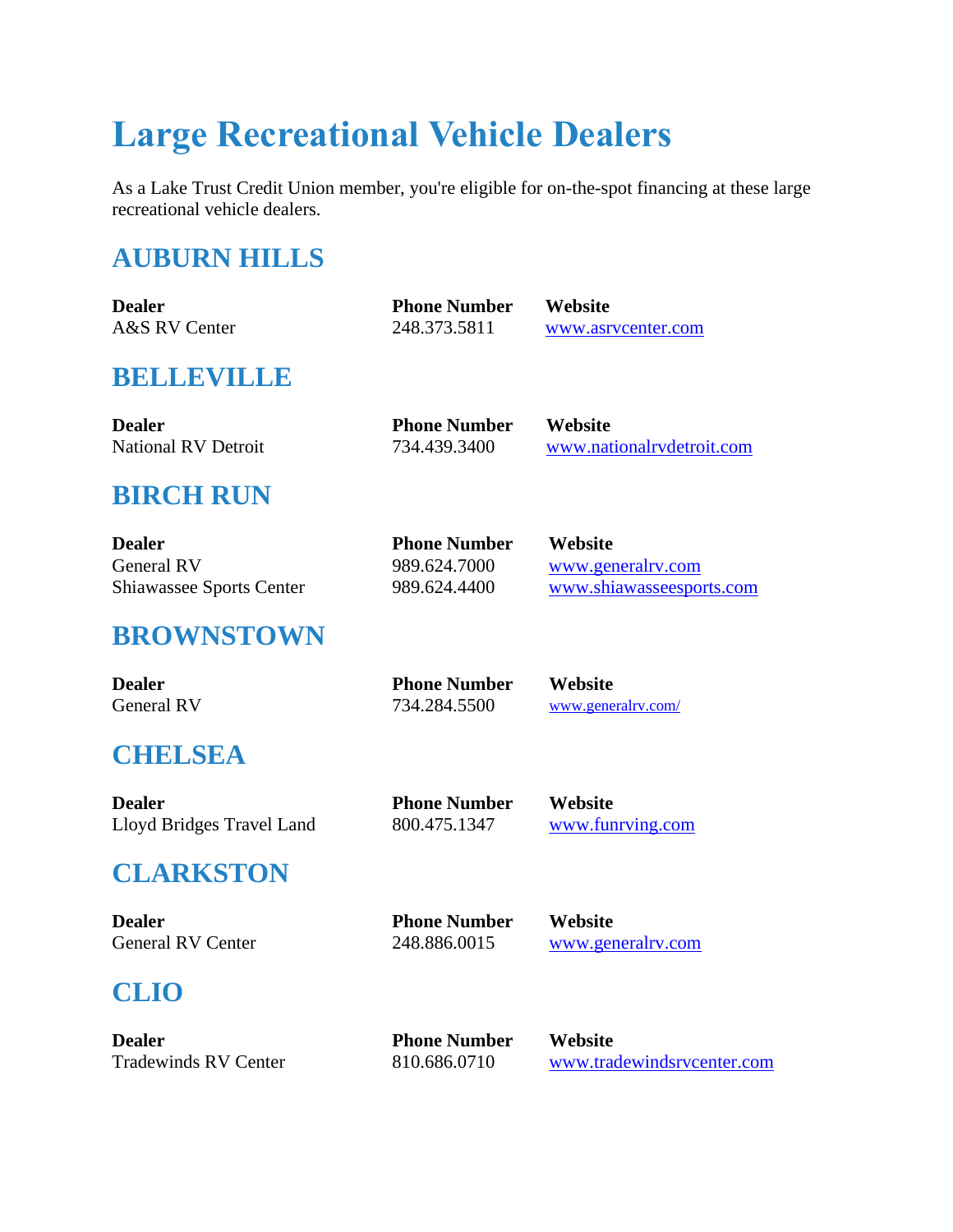# **COLDWATER**

| <b>Dealer</b> | <b>Phone Number</b> | <b>Website</b>   |
|---------------|---------------------|------------------|
| Gander RV     | 844.967.0742        | www.ganderry.com |
|               |                     |                  |

#### **COLOMA**

| <b>Dealer</b>    | <b>Phone Number</b> | Website          |
|------------------|---------------------|------------------|
| Krenek RV Center | 269.468.9819        | www.krenekry.com |

#### **DEWITT**

| <b>Dealer</b>                   | <b>Phone Number</b> | <b>Website</b>       |
|---------------------------------|---------------------|----------------------|
| Price Right Dewitt, Autos & RVs | 517.669.2755        | www.pricerightry.com |

#### **GRAND RAPIDS**

| <b>Dealer</b>             | <b>Phone Number</b> | <b>Website</b>       |
|---------------------------|---------------------|----------------------|
| Camping World             | 616.455.3250        | www.campingworld.com |
| Midway RV                 | 616.534.9641        | www.midwayrv.com     |
| TerryTown R.V. Superstore | 616.455.5590        | www.terrytownrv.com  |
| Veurink's RV Center       | 616.281.5111        | www.veurinksrv.com   |

#### **JACKSON**

| <b>Dealer</b> | <b>Phone Number</b> | Website                 |
|---------------|---------------------|-------------------------|
| Larry's RV    | 517.787.3830        | www.larrysryservice.com |

# **LANSING**

**Dealer Phone Number Website**<br>Gillette's Interstate RV 517.339.8271 **WWW.gill** 

# **LUDINGTON**

**Dealer Phone Number Website**

Point North RV 231.907.2003 [www.pointnorthrv.com](http://www.pointnorthrv.com/)

www.gillettesinterstatery.com

# **MIDLAND**

**Dealer Phone Number Website**

A&B Camperland 989.832.7088 [www.abcamperlandinc.com](http://www.cueter.com/)